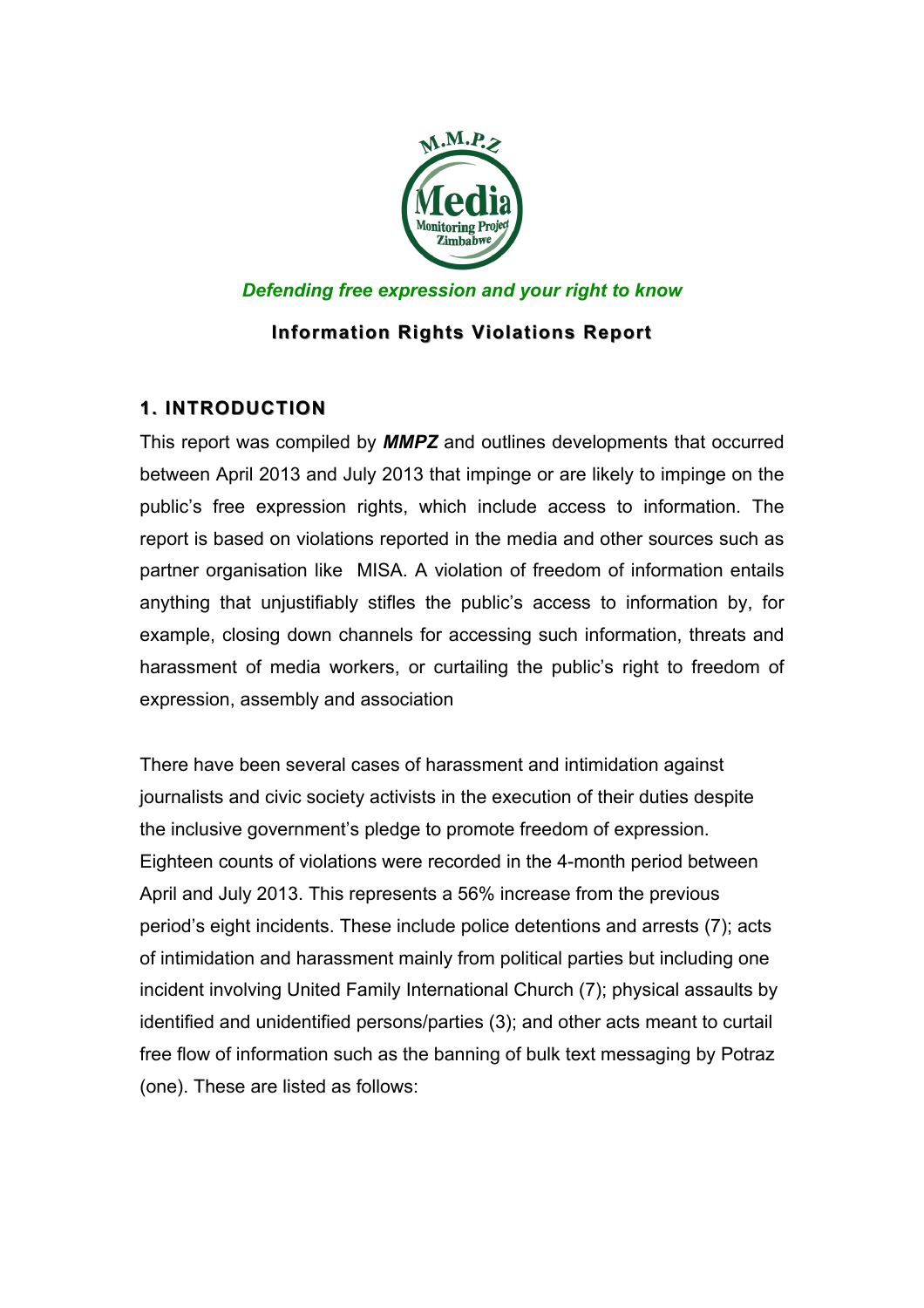## **Fig. 1: Information Rights Violations/issues**

| <b>Publication</b> | Victim or                 | Violation/Event status of the   | <b>Comment</b>              |
|--------------------|---------------------------|---------------------------------|-----------------------------|
| & Date             | concerned party           | matter                          |                             |
| NewsDay            | Zimbabwe                  | Zimbabwe Independent Editor     | Gagare and Muleya were      |
| May 7              | <b>Independent Editor</b> | Dumisani Muleya and Chief       | charged and released on     |
|                    | Dumisani Muleya           | <b>Reporter Owen Gagare</b>     | the same day, with police   |
|                    | and Chief Reporter        | arrested and charged with       | set to proceed by way of    |
|                    | Owen Gagare               | contravening section 31A.3 of   | summons.                    |
|                    |                           | the Criminal Law (Codification  | The continued               |
|                    |                           | and Reform) Act for allegedly   | criminalization of the work |
|                    |                           | "publishing statements          | of professional journalists |
|                    |                           | prejudicial to the state". This | is incompatible with the    |
|                    |                           | follows a story published two   | right to freedom of         |
|                    |                           | weeks ago claiming the MDC      | expression.                 |
|                    |                           | was in negotiations with the    | As noted by the Voluntary   |
|                    |                           | military and police service     | Media Council of            |
|                    |                           | chiefs                          | Zimbabwe, "It is            |
|                    |                           |                                 | important  to advise        |
|                    |                           |                                 | the state, individuals and  |
|                    |                           |                                 | citizens that there are     |
|                    |                           |                                 | other avenues through       |
|                    |                           |                                 | which redress over          |
|                    |                           |                                 | stories published in the    |
|                    |                           |                                 | media can be sought and     |
|                    |                           |                                 | achieved. In the case of    |
|                    |                           |                                 | the Zimbabwe                |
|                    |                           |                                 | Independent, the state      |
|                    |                           |                                 | has a number of options     |
|                    |                           |                                 | to achieve this redress.    |
|                    |                           |                                 | These options include       |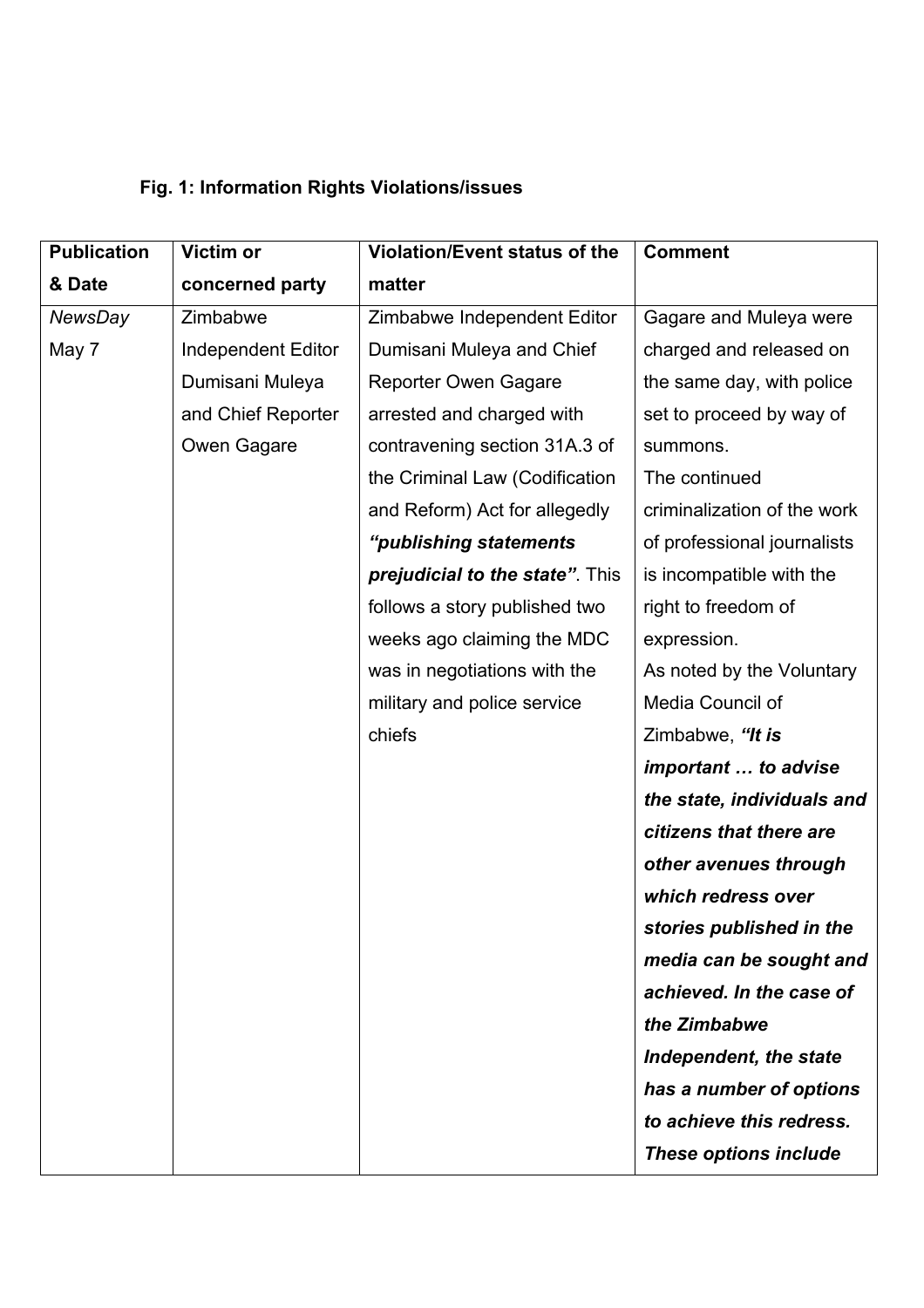|                              |                                  |                                                                                                                                                                                                                                                                        | seeking the right of<br>reply, approaching the<br><b>Alpha Media Holdings</b><br><b>Ombudsman and also</b><br>approaching the VMCZ<br><b>Media Complaints</b><br><b>Committee for amicable</b><br>adjudication in terms of<br>the Media Code of<br>Conduct". |
|------------------------------|----------------------------------|------------------------------------------------------------------------------------------------------------------------------------------------------------------------------------------------------------------------------------------------------------------------|--------------------------------------------------------------------------------------------------------------------------------------------------------------------------------------------------------------------------------------------------------------|
| <b>Publication</b><br>& Date | Victim or<br>concerned party     | <b>Violation/Event status of the</b><br>matter                                                                                                                                                                                                                         | <b>Comment</b>                                                                                                                                                                                                                                               |
| The Herald<br><b>May 20</b>  | The (state-<br>controlled) media | MDC-T<br>leader<br>Morgan<br>Tsvangirai threatened media<br>houses that write negatively<br>about his party that they risked<br>closure should his party prevail<br>at the elections.                                                                                  | Political parties are<br>encouraged to desist from<br>statements that may<br>encourage intolerance<br>against journalists given<br>the already insecure<br>environment in which they<br>already work.                                                        |
| <b>NewsDay</b><br>1 June     | Henry Maradzika<br>NewsDay       | <b>United Family International</b><br>Church security personnel on<br>briefly confiscated a NewsDay<br>camera while Makandiwa's<br>visiting spiritual father<br>Ghanaian Victor Kusi Boateng<br>attacked local media for<br>portraying his spiritual son<br>negatively | MMPZ restates the need<br>for tolerance; and the need<br>to distinguish between<br>personal attacks and<br>robust criticisms.<br>Furthermore, there are<br>avenues for redress such<br>as taking complaints to the<br><b>Voluntary Media Council.</b>        |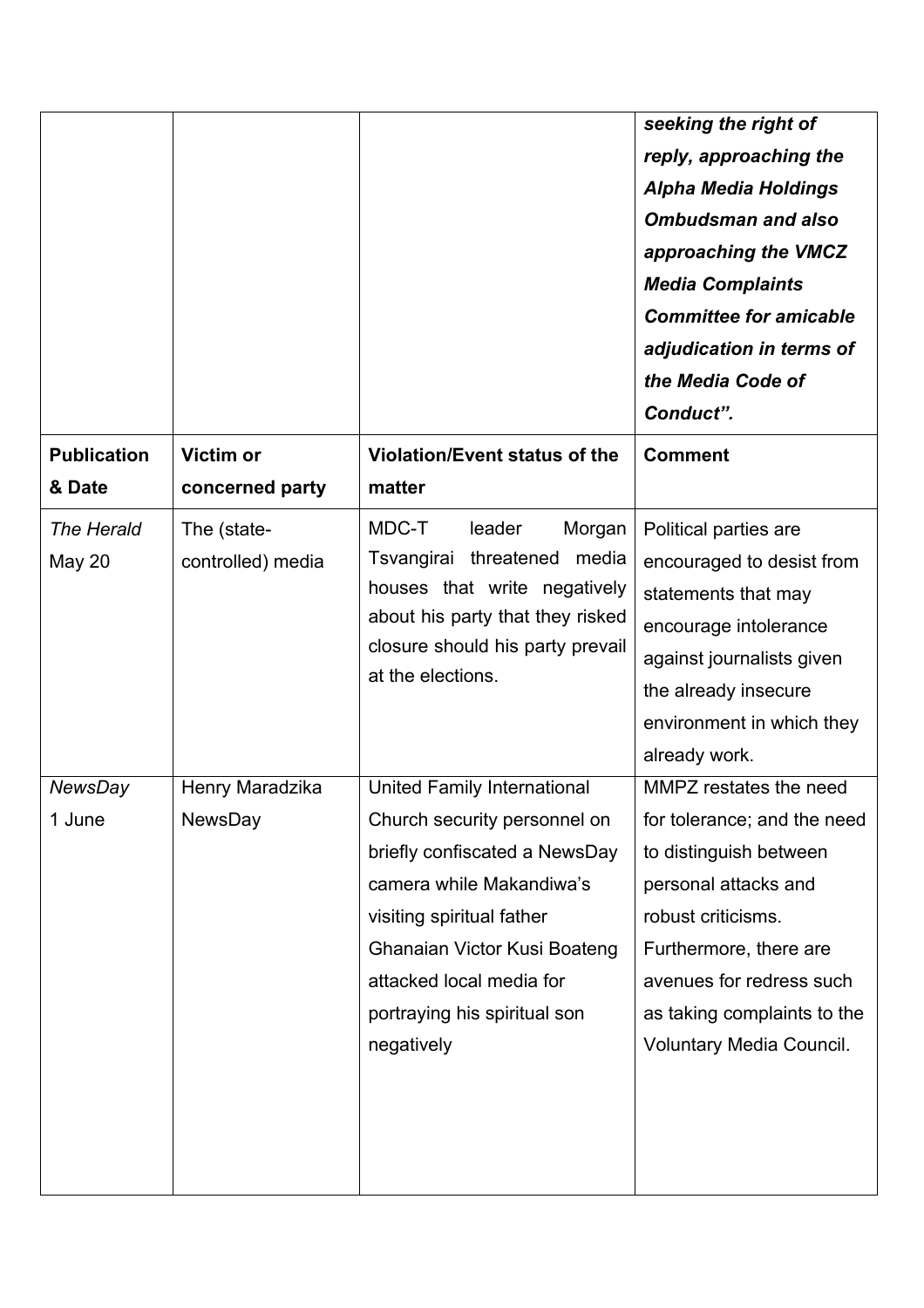| <b>NewsDay</b>                                                      | Zimbabwe                                   | MDC-T youths allegedly                                                                                                                                        | Attacks and intimidation of                                                                                                                                                                                                                                                                                                                                                                                                                            |
|---------------------------------------------------------------------|--------------------------------------------|---------------------------------------------------------------------------------------------------------------------------------------------------------------|--------------------------------------------------------------------------------------------------------------------------------------------------------------------------------------------------------------------------------------------------------------------------------------------------------------------------------------------------------------------------------------------------------------------------------------------------------|
| June 8                                                              | Independent                                | assaulted Zimbabwe                                                                                                                                            | journalists undermine                                                                                                                                                                                                                                                                                                                                                                                                                                  |
|                                                                     | journalist Herbert                         | Independent journalist Herbert                                                                                                                                | media freedom and the                                                                                                                                                                                                                                                                                                                                                                                                                                  |
|                                                                     | Moyo                                       | Moyo and barred him from                                                                                                                                      | safety of journalists.                                                                                                                                                                                                                                                                                                                                                                                                                                 |
|                                                                     |                                            | covering a demonstration at                                                                                                                                   | Political parties and their                                                                                                                                                                                                                                                                                                                                                                                                                            |
|                                                                     |                                            | Harvest House.                                                                                                                                                | members must allow the                                                                                                                                                                                                                                                                                                                                                                                                                                 |
|                                                                     |                                            |                                                                                                                                                               | media to freely access                                                                                                                                                                                                                                                                                                                                                                                                                                 |
|                                                                     |                                            |                                                                                                                                                               | information so that citizens                                                                                                                                                                                                                                                                                                                                                                                                                           |
|                                                                     |                                            |                                                                                                                                                               | are better informed of                                                                                                                                                                                                                                                                                                                                                                                                                                 |
|                                                                     |                                            |                                                                                                                                                               | national processes such as                                                                                                                                                                                                                                                                                                                                                                                                                             |
|                                                                     |                                            |                                                                                                                                                               | elections                                                                                                                                                                                                                                                                                                                                                                                                                                              |
| <b>NewsDay</b><br>(8/6)<br>&<br>The<br><b>Standard</b><br>9<br>June | Herbert<br>Moyo<br>Zimbabwe<br>Independent | MDC-T<br>youths<br>assaulted<br>Zimbabwe Independent<br>journalist Herbert Moyo and<br>barred him from covering a<br>demonstration<br>at<br>Harvest<br>House, | <b>Journalists</b><br>should<br>be<br>allowed<br>seek<br>to<br>information<br>and<br>report<br>MMPZ<br>without hindrance.<br>political<br>parties<br>urges<br>leaders to appreciate the<br>media's watchdog role and<br>robust criticism in public<br><b>Political</b><br>interest.<br>party<br>must<br>insist<br><b>leaders</b><br>on<br>discipline<br>and restraint<br>their<br>from<br>members<br><i>in</i><br>order to safeguard media<br>freedom. |
| The                                                                 | Chronicle reporter                         | Chronicle reporter Mashudu                                                                                                                                    | Journalists should be                                                                                                                                                                                                                                                                                                                                                                                                                                  |
| Zimbabwe                                                            | Mashudu Netsianga                          | Netsianga was detained and                                                                                                                                    | allowed to operate and                                                                                                                                                                                                                                                                                                                                                                                                                                 |
| Independent                                                         |                                            | questioned by MDC-T security                                                                                                                                  | access news freely in line                                                                                                                                                                                                                                                                                                                                                                                                                             |
| June 14th                                                           |                                            | personnel for allegedly gate                                                                                                                                  | with the constitutional                                                                                                                                                                                                                                                                                                                                                                                                                                |
|                                                                     |                                            | crashing a meeting between                                                                                                                                    | guarantee of media                                                                                                                                                                                                                                                                                                                                                                                                                                     |
|                                                                     |                                            | Prime Minister Morgan                                                                                                                                         | freedom and freedom of                                                                                                                                                                                                                                                                                                                                                                                                                                 |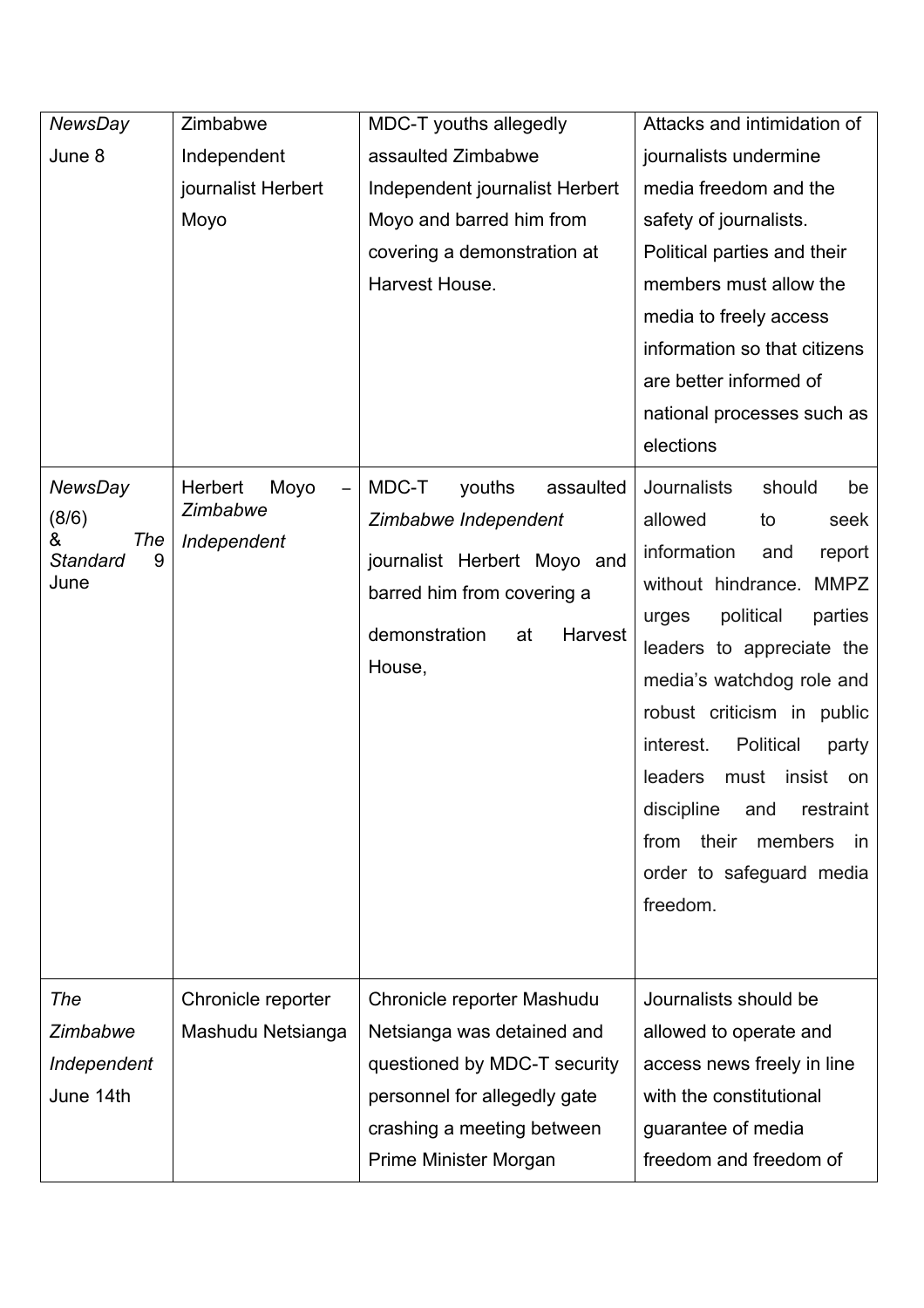|                                      |                                                   | Tsvangirai and the business<br>community in Bulawayo. They<br>confiscated his notebook and<br>mobile phone.                                                                    | expression and ensuring<br>citizens are able to make<br>informed decisions in the<br>elections.                                                                                                                                                                                                   |
|--------------------------------------|---------------------------------------------------|--------------------------------------------------------------------------------------------------------------------------------------------------------------------------------|---------------------------------------------------------------------------------------------------------------------------------------------------------------------------------------------------------------------------------------------------------------------------------------------------|
| <b>Publication</b><br>& Date         | <b>Victim or</b><br>concerned party               | Violation/Event status of the<br>matter                                                                                                                                        | <b>Comment</b>                                                                                                                                                                                                                                                                                    |
| <b>NewsDay</b><br>June 17            | <b>Freelance Journalist</b><br>Paul Pindani       | Pindani<br>reportedly<br>was<br>abducted from his home in<br>Chinhoyi on 14 June 2013 and<br>severely<br>assaulted<br>by three<br>unknown assailants who left<br>him for dead. | Motive of the attack<br>remains unknown and<br>police confirmed<br>investigations were under<br>way. Bringing the culprits<br>to book will contribute to<br>creating a safe working<br>environment for journalists<br>in line with this year's May<br>3 <sup>rd</sup> theme and media<br>freedom. |
| <b>SW Radio</b><br>Africa June<br>17 | Masvingo Mirror<br>reporter Bernard<br>Mapwanyire | Masvingo Mirror reporter<br>Bernard Mapwanyire was<br>allegedly manhandled by<br>MDC-T security staff while<br>covering the party's primary<br>elections on June 8th.          | MMPZ urges the MDC-<br>T, and other political<br>parties to respect the<br>media's right to report<br>without hindrance so that<br>citizens<br>able<br>are<br>to<br>access diverse political<br>the<br>country<br>views<br>as<br>heads for elections.<br>Actions such as these                    |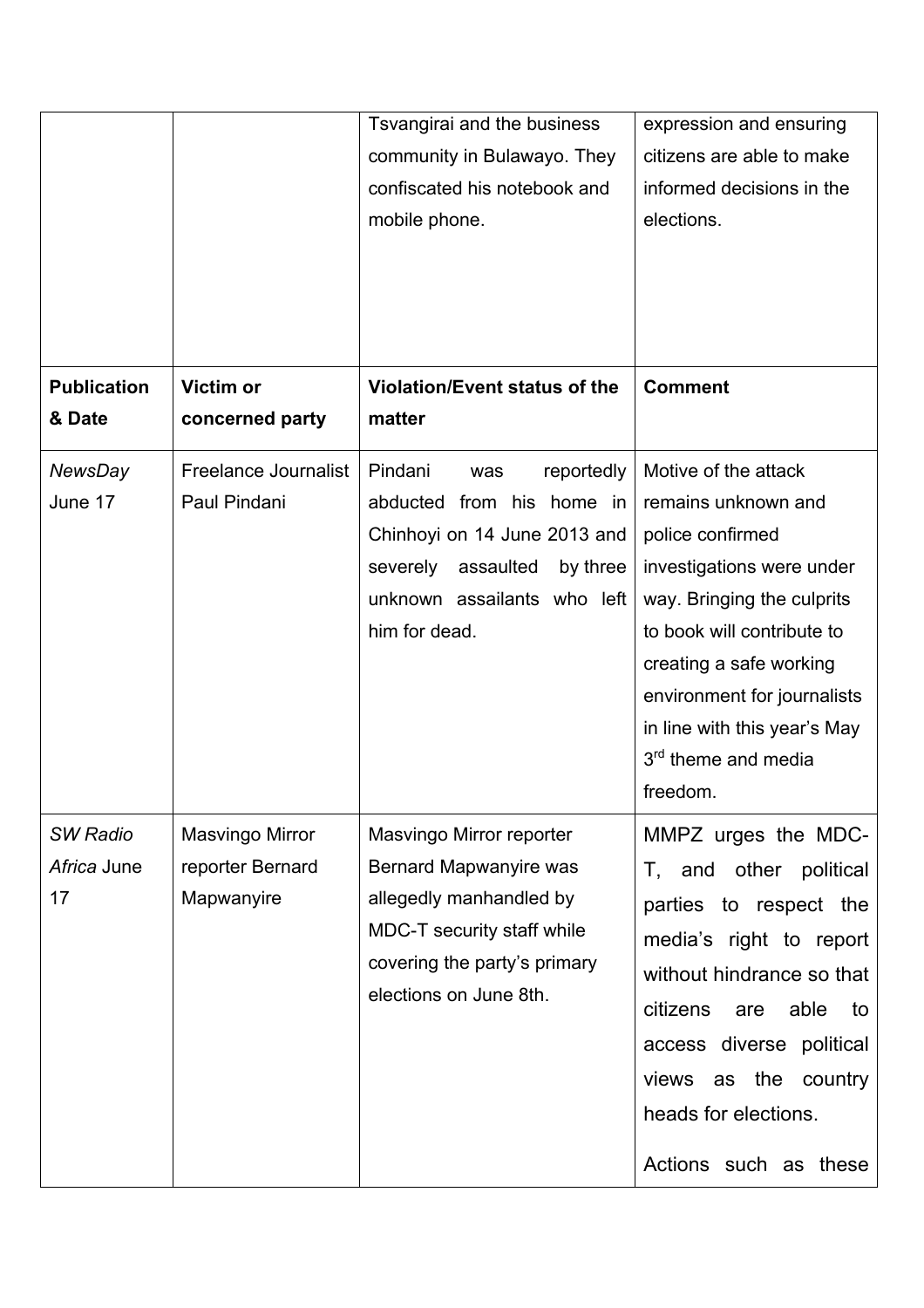|                                    |                        |                                      | undermine the MDC-T            |
|------------------------------------|------------------------|--------------------------------------|--------------------------------|
|                                    |                        |                                      | party's calls for media        |
|                                    |                        |                                      | freedom and journalists'       |
|                                    |                        |                                      | safety.                        |
| <b>Publication</b>                 | Victim or              | <b>Violation/Event status of the</b> | <b>Comment</b>                 |
| & Date                             | concerned party        | matter                               |                                |
| <b>SW Radio</b>                    | Journalist left for    | Overview of attacks that have        | Report<br>highlights           |
| Africa June                        | dead is $4th$ reporter | occurred against journalists in      | insecurity<br>for<br>increased |
| 17                                 | to be attacked in      | the month of June.                   | ahead<br>journalists<br>of     |
|                                    | one week               |                                      | elections. There is need for   |
|                                    |                        |                                      | political parties to raise     |
|                                    |                        |                                      | awareness on the critical      |
|                                    |                        |                                      | role of journalists and the    |
|                                    |                        |                                      | importance<br>of<br>media      |
|                                    |                        |                                      | freedom as enshrined in        |
|                                    |                        |                                      | the new constitution.          |
| <b>NewsDay</b><br><b>June 19/6</b> | Newsday vendors        | A group of suspected ZANU            | Media products                 |
|                                    |                        | youths<br>stormed<br>Media<br>PF     | illegally seized. Police       |
|                                    |                        | Holdings newsstand in Mbare          | expressed lack of              |
|                                    |                        | and allegedly confiscated 40         | awareness about the            |
|                                    |                        | copies of the paper.                 | incident. Political parties    |
|                                    |                        |                                      | are urged to rein in their     |
|                                    |                        |                                      | supporters especially as       |
|                                    |                        |                                      | the country heads for          |
|                                    |                        |                                      | elections. MMPZ draws          |
|                                    |                        |                                      | attention to various           |
|                                    |                        |                                      | mechanisms to address          |
|                                    |                        |                                      | complaints such as VMCZ.       |
| Nehanda                            | Wendy Muperi and       | Wendy Muperi and Wonai               | The reporters were only        |
| Radio June                         | Wonai Masvingise,      | Masvingise, journalists with         | rescued following the          |
| 24                                 | journalists with       | privately-owned newspapers,          | intervention of the Minister   |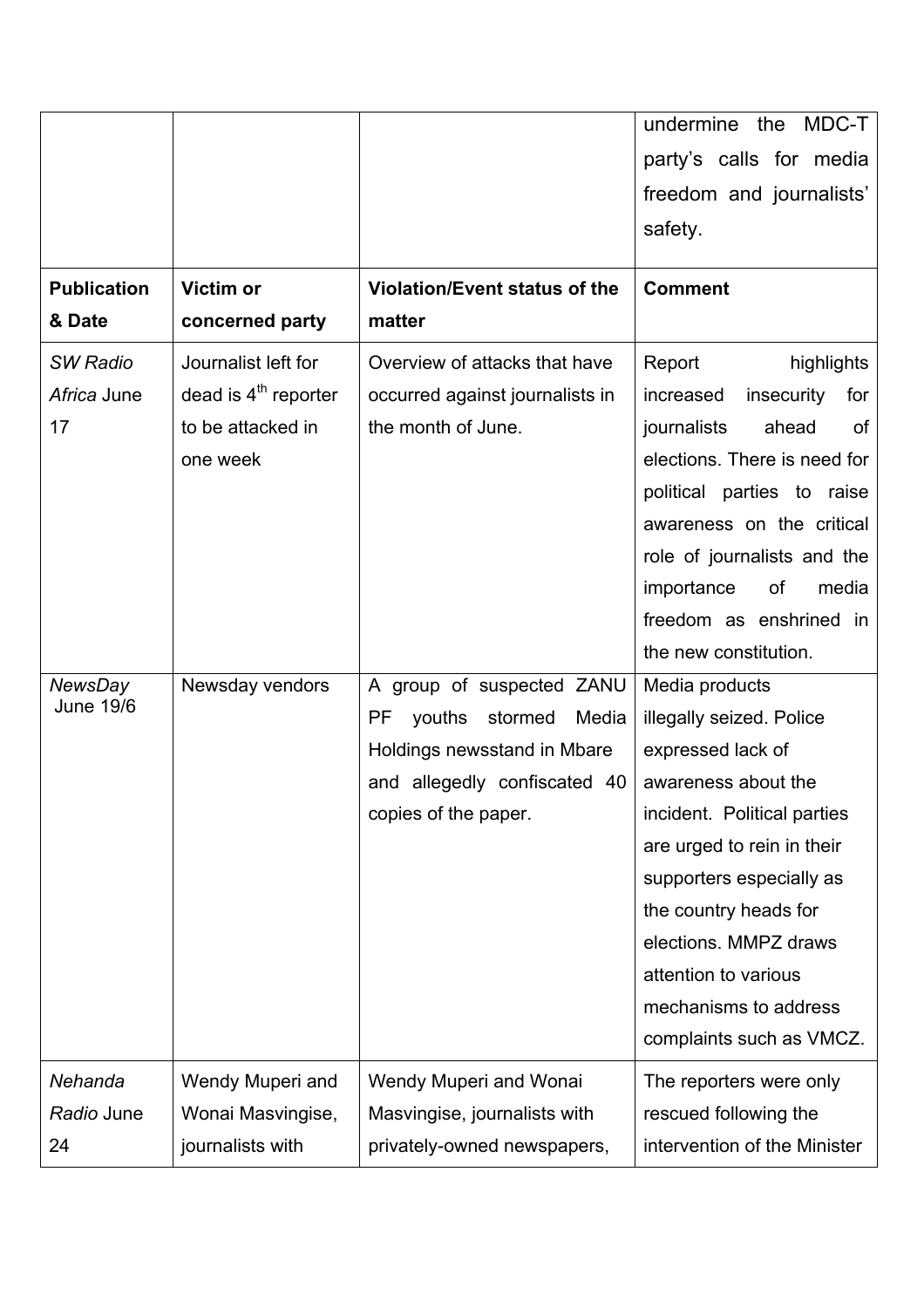|                    | privately-owned       | Daily News and NewsDay               | of Media, Information and    |
|--------------------|-----------------------|--------------------------------------|------------------------------|
|                    | newspapers, Daily     | respectively, were briefly           | Publicity Webster Shamu.     |
|                    | News and NewsDay      | detained by ZANU-PF security         | MMPZ commends                |
|                    | respectively.         | personnel while covering a           | Shamu's intervention and     |
|                    |                       | demonstration at the party's         | urges that journalists       |
|                    |                       | headquarters.                        | should be allowed to         |
|                    |                       |                                      | operate and access news      |
|                    |                       |                                      | freely so that they provide  |
|                    |                       |                                      | citizens with a multiplicity |
|                    |                       |                                      | of views.                    |
| <b>Publication</b> | Victim or             | <b>Violation/Event status of the</b> | <b>Comment</b>               |
| & Date             | concerned party       | matter                               |                              |
| Chronicle          | The (state-           | Follow-up to the Prime Minister      | Follow-up to PM              |
| June 25            | controlled) media     | Tsvangirai's criticism of the        | Tsvangirai's comments        |
|                    |                       | state media                          | criticizing the state-       |
|                    |                       |                                      | controlled media for writing |
|                    |                       |                                      | negatively about him         |
| MISA-              | Bulawayo-based        | Bulawayo-based freelance             | Ncube was released after     |
| Zimbabwe           | freelance journalist  | journalist Busani Ncube was          | six hours questioning by     |
| Media Alert        | <b>Busani Ncube</b>   | on 2 July 2013 detained and          | the police.                  |
| 3 July 2013        |                       | questioned at Nkulumane              |                              |
|                    |                       | police station in connection         |                              |
|                    |                       | with a case involving his            |                              |
|                    |                       | father's house that was              |                              |
|                    |                       | allegedly petrol bombed last         |                              |
|                    |                       | month.                               |                              |
|                    |                       |                                      |                              |
| <b>SW Radio</b>    | The Mirror journalist | Leopold Munhende a journalist        | Munhende was allegedly       |
| Africa             | Leopold Munhende      | with The Mirror was arrested         | charged with being a         |
| 9 July 2013        |                       | by police while taking               | public nuisance in terms of  |
|                    |                       | photographs of the voter             | the Miscellaneous            |
|                    |                       | registration process at the          | Offences Act.                |
|                    |                       | Registrar General's Offices.         |                              |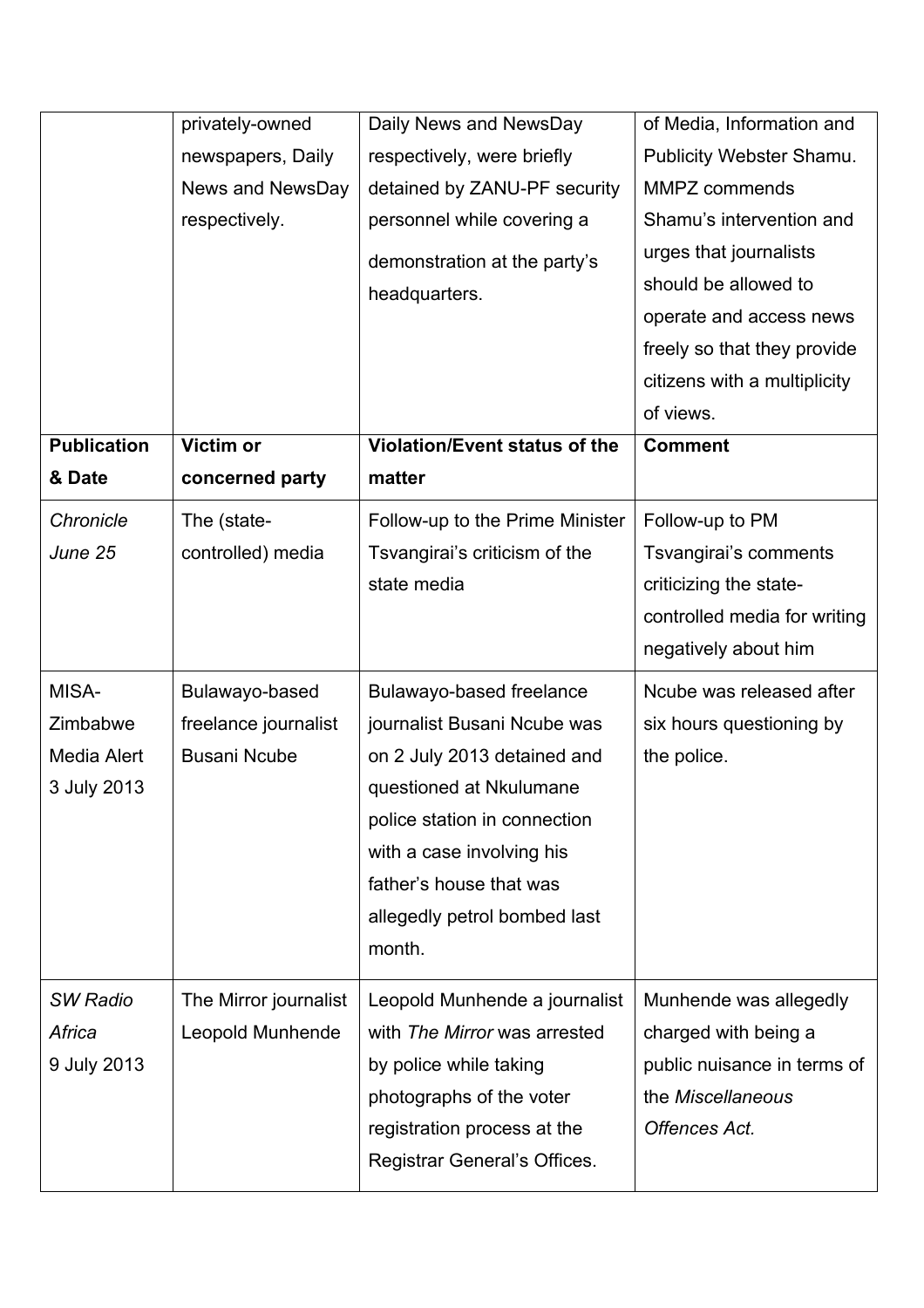| <b>MISA</b><br>Zimbabwe<br>Alert<br>23 July 2013 | Albert Ncube, a<br>correspondent<br>journalist with the<br>Southern Eye | Ncube was on 20 July 2013<br>harassed by two men who<br>claimed to be Central<br>Intelligence Office (CIO)<br>agents at a ZANU-PF rally<br>addressed by President Robert<br>Mugabe at Phelandaba<br>stadium in Gwanda. | Government should uphold<br>the safety and security of<br>journalists so that they are<br>able to fulfill their<br>professional duties of<br>keeping citizens informed<br>of key national events such<br>as election-related<br>processes. MMPZ concurs<br>with MISA that should<br>government officials, or<br>citizens feel aggrieved by<br>the editorial slant, policies<br>or news coverage they<br>must register their<br>concerns with the<br><b>Voluntary Media Council of</b><br>Zimbabwe (VMCZ). |
|--------------------------------------------------|-------------------------------------------------------------------------|------------------------------------------------------------------------------------------------------------------------------------------------------------------------------------------------------------------------|-----------------------------------------------------------------------------------------------------------------------------------------------------------------------------------------------------------------------------------------------------------------------------------------------------------------------------------------------------------------------------------------------------------------------------------------------------------------------------------------------------------|
| <b>Publication</b>                               | Victim or                                                               | Violation/Event status of the                                                                                                                                                                                          | <b>Comment</b>                                                                                                                                                                                                                                                                                                                                                                                                                                                                                            |
| & Date                                           | concerned party                                                         | matter                                                                                                                                                                                                                 |                                                                                                                                                                                                                                                                                                                                                                                                                                                                                                           |
| News24                                           | Kenyan journalist                                                       | Kenyan journalist Charles                                                                                                                                                                                              | Jacqueline Chikakano, a                                                                                                                                                                                                                                                                                                                                                                                                                                                                                   |
| Kenya                                            | <b>Charles Omondi</b>                                                   | Omondi was arrested at the                                                                                                                                                                                             | legal officer with the Media                                                                                                                                                                                                                                                                                                                                                                                                                                                                              |
| July 26                                          |                                                                         | Harare International airport                                                                                                                                                                                           | Institute of Southern Africa                                                                                                                                                                                                                                                                                                                                                                                                                                                                              |
|                                                  |                                                                         | allegedly on account of the fact                                                                                                                                                                                       | Zimbabwe Chapter said a                                                                                                                                                                                                                                                                                                                                                                                                                                                                                   |
|                                                  |                                                                         | that his clearance and                                                                                                                                                                                                 | legal representative from                                                                                                                                                                                                                                                                                                                                                                                                                                                                                 |
|                                                  |                                                                         | accreditation papers were not                                                                                                                                                                                          | the media lawyers' network                                                                                                                                                                                                                                                                                                                                                                                                                                                                                |
|                                                  |                                                                         | in order.                                                                                                                                                                                                              | was barred from seeing                                                                                                                                                                                                                                                                                                                                                                                                                                                                                    |
|                                                  |                                                                         |                                                                                                                                                                                                                        | Omondi.                                                                                                                                                                                                                                                                                                                                                                                                                                                                                                   |
| NewsDay<br>July 26                               | Media and<br>information project<br>Kubatana.net                        | <b>THE Postal and</b><br>Telecommunications<br><b>Regulatory Authority of</b><br>Zimbabwe (Potraz) reportedly<br>bans bulk text messages from<br>international gateways until                                          | No comment from Potraz.<br>Bulk text messaging<br>by<br>several civic organizations<br>has served as an important<br>contemporary<br>Οf<br>source                                                                                                                                                                                                                                                                                                                                                         |